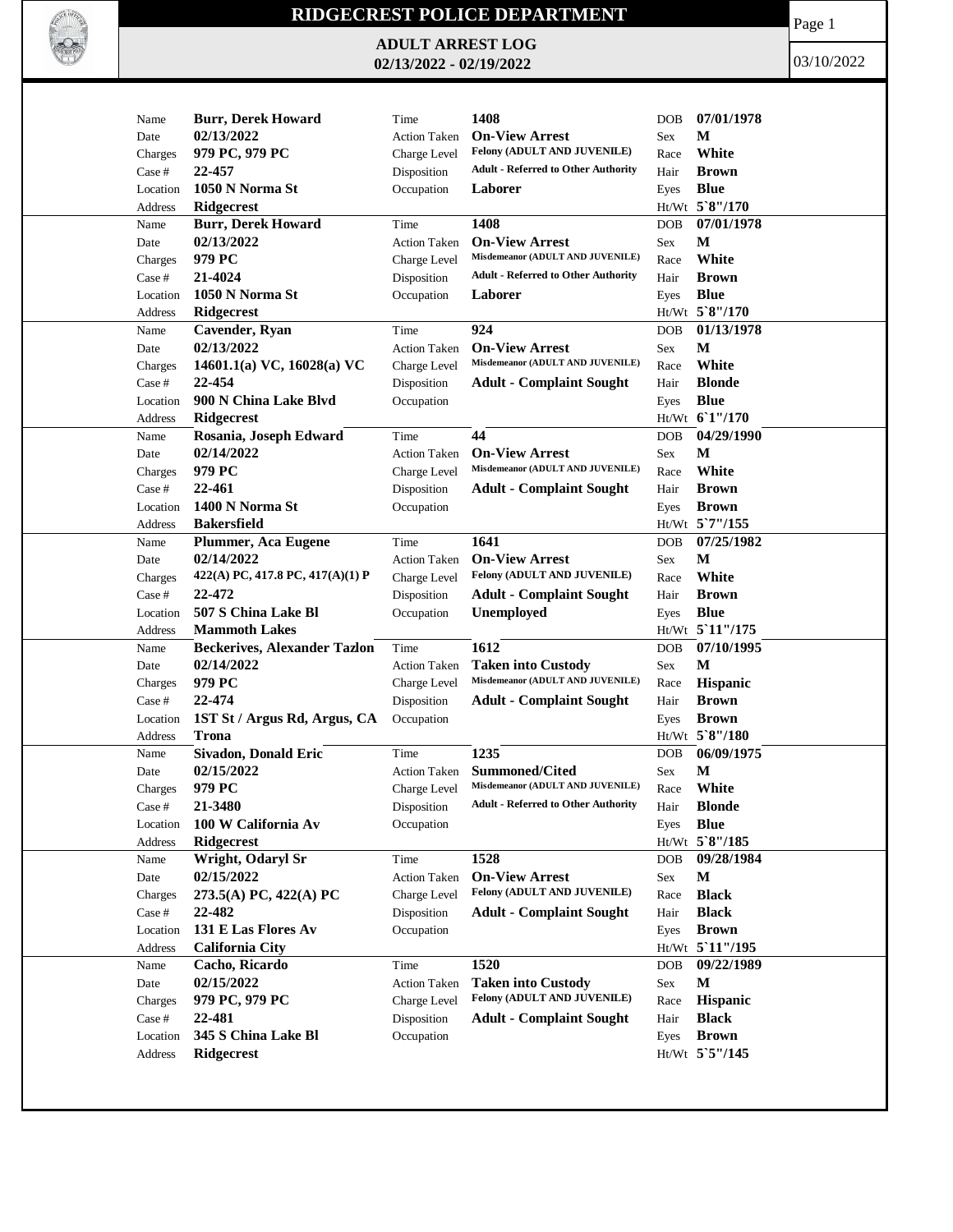## **ADULT ARREST LOG for 02/13/2022 - 02/19/2022 Page 2**

| Name                | Trumbo, David Alvin Morris               | Time                | 2107                                                      | <b>DOB</b> | 07/20/1999                      |
|---------------------|------------------------------------------|---------------------|-----------------------------------------------------------|------------|---------------------------------|
| Date                | 02/15/2022                               | <b>Action Taken</b> | Summoned/Cited                                            | Sex        | M                               |
| Charges             | 979 PC                                   | Charge Level        | Misdemeanor (ADULT AND JUVENILE)                          | Race       | White                           |
| Case #              | 22-489                                   | Disposition         | <b>Adult - Released</b>                                   | Hair       | <b>Brown</b>                    |
| Location            | 100 W California Ave                     | Occupation          | Unemployed                                                | Eyes       | Hazel                           |
| Address             | Ridgecrest                               |                     |                                                           |            | Ht/Wt 5 11"/140                 |
| Name                | Parks, Pamela                            | Time                | 1152                                                      | <b>DOB</b> | 10/16/1981                      |
| Date                | 02/15/2022                               | <b>Action Taken</b> | <b>On-View Arrest</b>                                     | Sex        | F                               |
| Charges             | 979 PC                                   | Charge Level        | Misdemeanor (ADULT AND JUVENILE)                          | Race       | White                           |
| Case #              | 22-478                                   | Disposition         | <b>Adult - Complaint Sought</b>                           | Hair       | <b>Brown</b>                    |
| Location            | 831 N China Lake Bl                      | Occupation          |                                                           | Eyes       | <b>Brown</b>                    |
| Address             | <b>Ridgecrest</b>                        |                     |                                                           |            | Ht/Wt 5'6"/135                  |
| Name                | Scott, Vanessa Marie                     | Time                | 1604                                                      | <b>DOB</b> | 10/03/1974                      |
| Date                | 02/16/2022                               | Action Taken        | <b>Summoned/Cited</b>                                     | Sex        | F                               |
| Charges             | 979 PC                                   | Charge Level        | Misdemeanor (ADULT AND JUVENILE)                          | Race       | <b>Black</b>                    |
| Case #              | 22-493                                   | Disposition         | <b>Adult - Complaint Sought</b>                           | Hair       | <b>Red</b>                      |
| Location            | 210 W Ward Av #34                        | Occupation          | <b>Unemployed</b>                                         | Eyes       | <b>Brown</b>                    |
| Address             | <b>Ridgecrest</b>                        |                     |                                                           |            | Ht/Wt 5`7"/160                  |
| Name                | <b>Carson, Carter Vick</b>               | Time                | 1435                                                      | <b>DOB</b> | 08/16/1985                      |
| Date                | 02/16/2022                               | <b>Action Taken</b> | <b>Taken into Custody</b>                                 | Sex        | M                               |
| Charges             | 979 PC, 979 PC                           | Charge Level        | Felony (ADULT AND JUVENILE)                               | Race       | White                           |
| Case #              | 22-491                                   | Disposition         | <b>Adult - Complaint Sought</b>                           | Hair       | <b>Blonde</b>                   |
| Location            | 450 Bauchet St                           | Occupation          | Laborer                                                   | Eyes       | <b>Blue</b>                     |
| Address             | <b>Ridgecrest</b>                        |                     |                                                           |            | Ht/Wt 5`10"/170                 |
| Name                | Gaceta, Jose Nathaniel Jr                | Time                | 32                                                        | <b>DOB</b> | 05/25/1996                      |
| Date                | 02/17/2022                               | <b>Action Taken</b> | <b>On-View Arrest</b>                                     | Sex        | М                               |
| Charges             | 529(A)(3) PC, 11377(A) HS, 22450         | Charge Level        | Felony (ADULT AND JUVENILE)                               | Race       | <b>Asian/Pacific Islander</b>   |
| Case #              | 22-498                                   | Disposition         | <b>Adult - Referred to Other Authority</b>                | Hair       | <b>Black</b>                    |
| Location            | 400 W Wilson Av                          | Occupation          |                                                           | Eyes       | <b>Brown</b>                    |
| Address             | Ridgecrest                               |                     |                                                           |            | Ht/Wt 5'6"/168                  |
|                     |                                          |                     |                                                           |            |                                 |
|                     |                                          |                     |                                                           |            |                                 |
| Name                | Gaceta, Jose Nathaniel Jr                | Time                | 32                                                        | <b>DOB</b> | 05/25/1996                      |
| Date                | 02/17/2022                               | <b>Action Taken</b> | <b>On-View Arrest</b><br>Misdemeanor (ADULT AND JUVENILE) | Sex        | M                               |
| Charges             | 979 PC (M)                               | Charge Level        |                                                           | Race       | <b>Asian/Pacific Islander</b>   |
| Case #              | 21-3581                                  | Disposition         | <b>Adult - Referred to Other Authority</b>                | Hair       | <b>Black</b>                    |
| Location            | 400 W Wilson Av                          | Occupation          |                                                           | Eyes       | <b>Brown</b>                    |
| Address             | <b>Ridgecrest</b>                        |                     |                                                           |            | Ht/Wt 5'6"/168                  |
| Name                | Gaceta, Jose Nathaniel Jr                | Time                | 32                                                        | <b>DOB</b> | 05/25/1996                      |
| Date                | 02/17/2022                               | <b>Action Taken</b> | <b>On-View Arrest</b><br>Misdemeanor (ADULT AND JUVENILE) | Sex        | M                               |
| Charges             | 979 PC                                   | Charge Level        | <b>Adult - Referred to Other Authority</b>                | Race       | <b>Asian/Pacific Islander</b>   |
| Case #              | 21-2201                                  | Disposition         |                                                           | Hair       | <b>Black</b>                    |
| Location            | 400 W Wilson Av                          | Occupation          |                                                           | Eyes       | <b>Brown</b>                    |
| Address             | Ridgecrest                               |                     |                                                           |            | Ht/Wt 5'6"/168                  |
| Name                | <b>Doucette, Patrick Lamar</b>           | Time                | 1415                                                      | <b>DOB</b> | 07/06/1970                      |
| Date                | 02/17/2022                               | <b>Action Taken</b> | <b>Summoned/Cited</b><br>Misdemeanor (ADULT AND JUVENILE) | Sex        | $\mathbf M$                     |
| Charges             | 979 PC                                   | Charge Level        |                                                           | Race       | <b>Black</b>                    |
| Case $\#$           | 22-505                                   | Disposition         | <b>Adult - Released</b>                                   | Hair       | <b>Black</b>                    |
| Location            | 100 W California Av                      | Occupation          |                                                           | Eyes       | <b>Blue</b>                     |
| Address             | Ridgecrest                               |                     |                                                           |            | Ht/Wt 61"/210                   |
| Name                | <b>Meyers, Daniel Robert</b>             | Time                | 1953                                                      | <b>DOB</b> | 08/26/1970                      |
| Date                | 02/18/2022                               | <b>Action Taken</b> | <b>Taken into Custody</b>                                 | Sex        | M                               |
| Charges             | 11377(A) HS, 979 PC                      | Charge Level        | Felony (ADULT AND JUVENILE)                               | Race       | White                           |
| Case #              | 22-523                                   | Disposition         | <b>Adult - Referred to Other Authority</b>                | Hair       | <b>Brown</b>                    |
| Location            | 700 E Wasp Av                            | Occupation          | Laborer                                                   | Eyes       | Hazel                           |
| Address             | Lake Isabella                            |                     |                                                           |            | Ht/Wt 6'2"/200                  |
| Name                | Piatt, Kevin Eugene Sr                   | Time                | 2159                                                      | <b>DOB</b> | 05/26/1960                      |
| Date                | 02/18/2022                               | <b>Action Taken</b> | <b>Taken into Custody</b>                                 | Sex        | M                               |
| Charges             | 979 PC                                   | Charge Level        | Misdemeanor (ADULT AND JUVENILE)                          | Race       | White                           |
| Case #              | 22-525                                   | Disposition         | <b>Adult - Complaint Sought</b>                           | Hair       | <b>Brown</b>                    |
| Location<br>Address | 100 W California Av<br><b>Ridgecrest</b> | Occupation          |                                                           | Eyes       | <b>Brown</b><br>Ht/Wt_5`11"/218 |